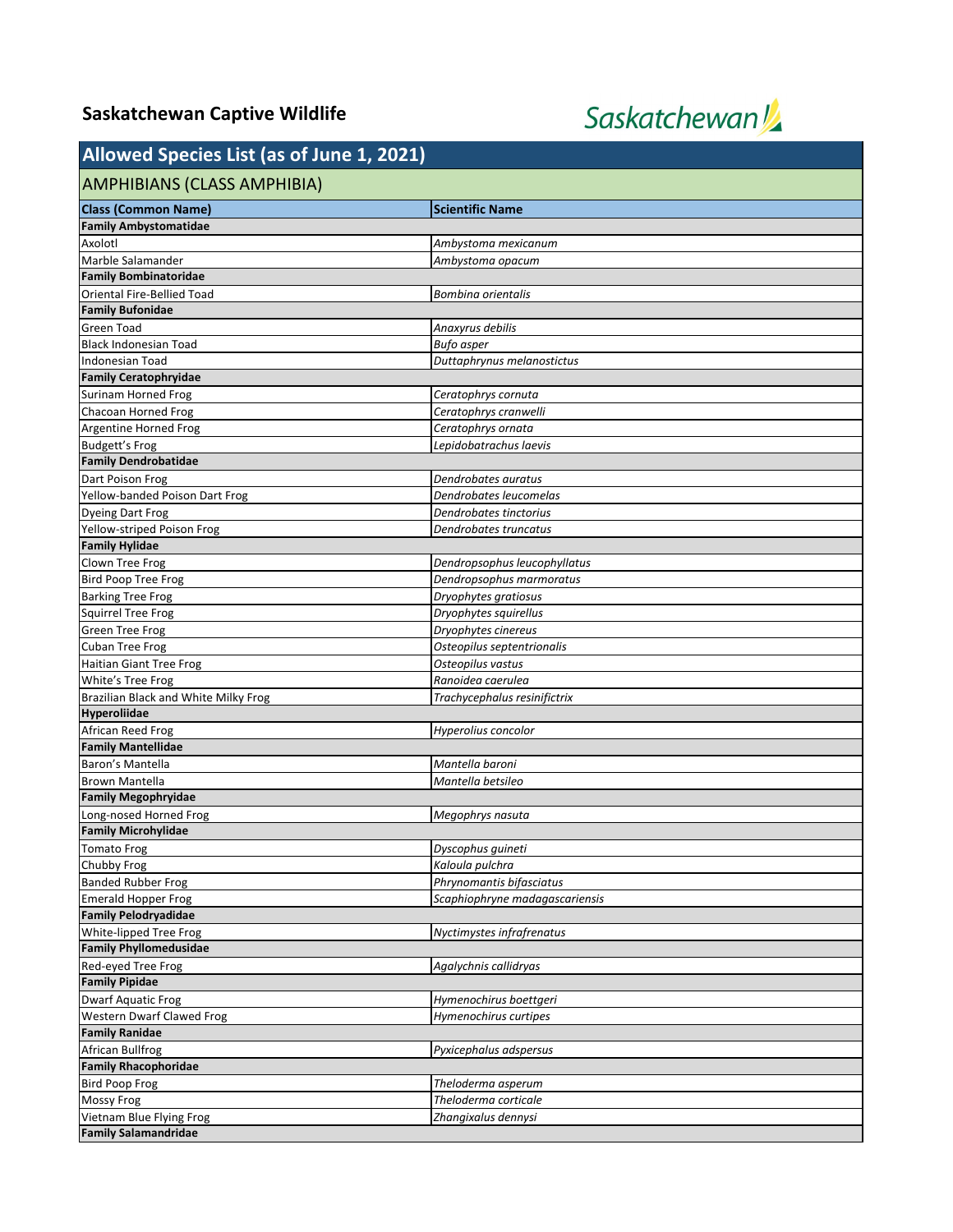| Oriental Fire-bellied Newt                      | Cynops orientalis                             |
|-------------------------------------------------|-----------------------------------------------|
| California Newt                                 | Taricha torosa                                |
| <b>Family Scaphiopodidae</b>                    |                                               |
| Eastern Spadefoot Toad                          | Scaphiopus holbrookii                         |
| <b>Family Sirenidae</b>                         |                                               |
| Southern Dwarf Siren                            | Pseudobranchus axanthus                       |
| Northern Dwarf Siren                            | Pseudobranchus striatus                       |
| <b>BIRDS (CLASS AVES)</b>                       |                                               |
| <b>Class (Common Name)</b>                      | <b>Scientific Name</b>                        |
| <b>Family Columbidae</b>                        |                                               |
|                                                 | Columba livia                                 |
| Rock Dove                                       |                                               |
| Diamond Dove                                    | Geopelia cuneate                              |
| Ring-necked Dove<br><b>Ringed Turtle Dove</b>   | Streptopelia capicola<br>Streptopelia risoria |
| <b>Family Estrildidae</b>                       |                                               |
| Cut-throat Finch                                |                                               |
|                                                 | Amadina fasciata                              |
| <b>Strawberry Finch</b>                         | Amandava amandava                             |
| Red-headed Parrotfinch<br><b>Gouldian Finch</b> | Erythrura cyaneovirens                        |
| <b>Blue-headed Parrotfinch</b>                  | Erythrura gouldiae<br>Erythrura trichroa      |
| Crimson-rumped Waxbill                          |                                               |
| White-headed Munia                              | Estrilda rhodopyga                            |
| <b>Tricoloured Munia</b>                        | Lonchura maja<br>Lonchura malacca             |
|                                                 |                                               |
| Java Sparrow                                    | Lonchura oryzivora<br>Lonchura punctulata     |
| Nutmeg Mannikin                                 |                                               |
| Society Finch                                   | Lonchura striata domestica                    |
| Plum-headed Finch<br><b>Star Finch</b>          | Neochmia modesta<br>Neochmia ruficauda        |
| Long-tailed Finch                               | Poephila acuticauda                           |
| Masked Grassfinch                               | Poephila personata                            |
| Melba Finch                                     | Pytilia melba                                 |
| Diamond Sparrow Finch                           | Stagonopleura guttata                         |
| <b>Red-eared Firetail</b>                       | Stagonopleura oculata                         |
| <b>Bicheno Finch</b>                            | Taeniopygia bichenovii                        |
| Zebra Finch                                     | Taeniopygia guttata                           |
| Red-cheeked Cordon-bleu                         | Uraeginthus bengalus                          |
| Blue-capped Cordon-bleu                         | Uraeginthus cyanocephalus                     |
| Purple Grenadier                                | Uraeginthus ianthinogaster                    |
| <b>Family Fringillidae</b>                      |                                               |
| European Goldfinch                              | Carduelis carduelis                           |
| Canary                                          | Serinus canaria                               |
| <b>Family Leiothrichidae</b>                    |                                               |
| Peking Robin                                    | Leiothrix lutea                               |
| <b>Family Numididae</b>                         |                                               |
| <b>Vulturine Guineafowl</b>                     | Acryllium vulturinum                          |
| White-breasted Guineafowl                       | Agelastes meleagrides                         |
| <b>Black Guineafowl</b>                         | Agelastes niger                               |
| <b>Plumed Guineafowl</b>                        | Guttera plumifera                             |
| Kenya Guineafowl                                | Guttera pucherani                             |
| <b>Crested Guineafowl</b>                       | Guttera pucherani edouardi                    |
| <b>Helmeted Guineafowl</b>                      | Numida meleagris                              |
| <b>Family Odontophridae</b>                     |                                               |
| California Quail                                | Callipepla californica                        |
| Northern Bobwhite Quail                         | Colinus virginianus                           |
| <b>Family Passeridae</b>                        |                                               |
| Sudan Golden Sparrow                            | Passer luteus                                 |
| <b>Family Phasianidae</b>                       |                                               |
| Chukar Partridge                                | Alectoris chukar                              |
| Lady-Amherst's Pheasant                         | Chrysolophus amherstiae                       |
| Golden Pheasant                                 | Chrysolophus pictus                           |
| <b>European Migratory Quail</b>                 | Coturnix coturnix                             |
| <b>Blue-eared Pheasant</b>                      | Crossoptilon auritum                          |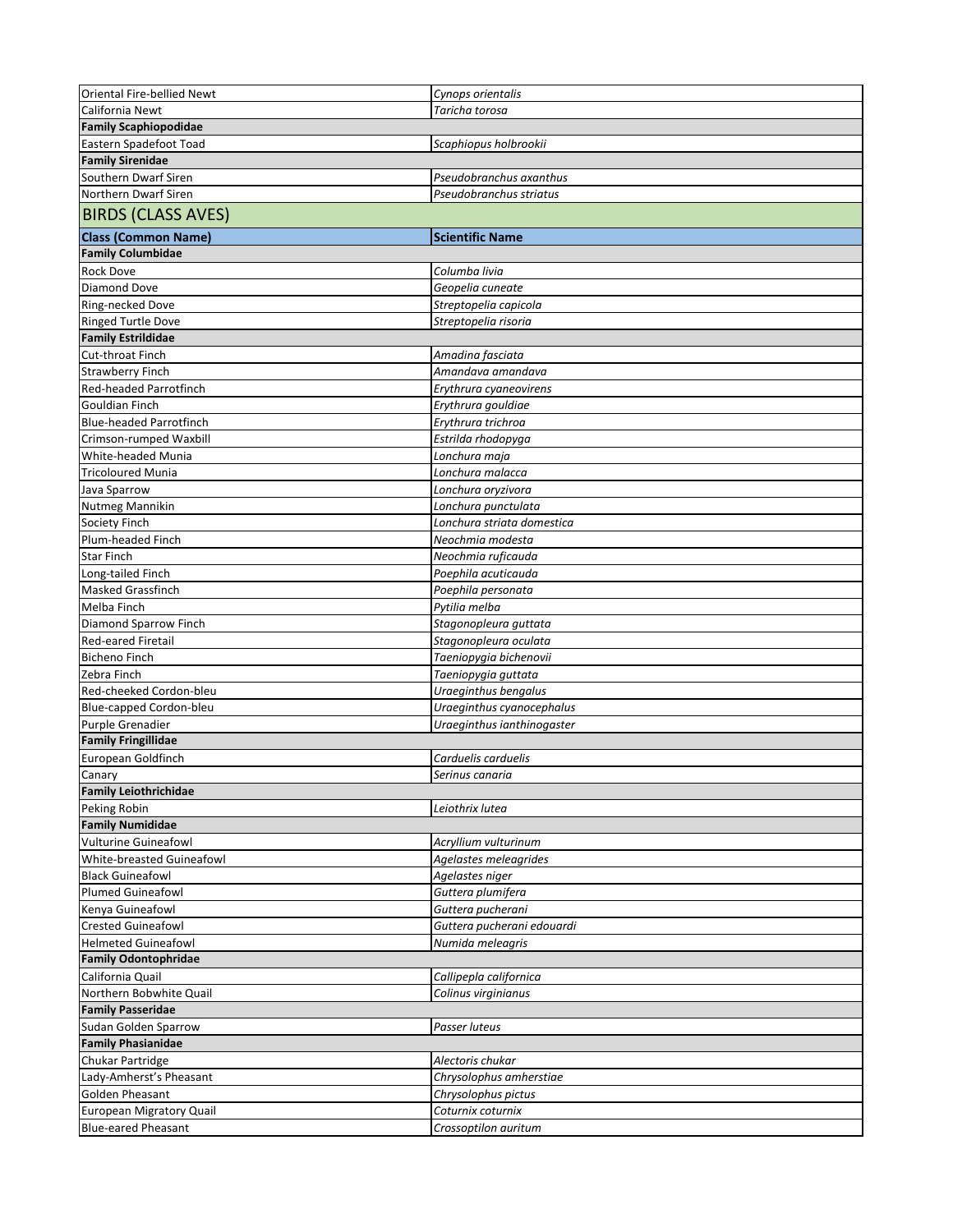| Red Junglefowl    | Gallus gallus       |
|-------------------|---------------------|
| Grey Junglefowl   | Gallus sonneratii   |
| Silver Pheasant   | Lophura nycthemera  |
| Common Peafowl    | Pavo cristatus      |
| Koklass Pheasant  | Pucrasia macrolopha |
| Reeves's Pheasant | Syrmaticus reevesii |
|                   |                     |

## **Family Psittacidae**

All species not including those listed in Table 2 of *The Captive Wildlife Regulations, 2021* . The majority of members of the parrot family (according to the Integrated Taxonomic Information System (ITIS) are Allowed (e.g. cockatiels, parrots, budgies, lories, cockatoos, macaws, parakeet, lorikeet, etc.). However, due to conservation concerns, more than 50 species of Family Psittacidae are listed as Restricted: Division 2. Refer to the Restricted: Division 2 list for species that may only be kept for personal possession by notifying the ministry.

| <b>Family Pycnonotidae</b>                      |                                                 |
|-------------------------------------------------|-------------------------------------------------|
| Red-eared Bulbul                                | Pycnonotus jocosus                              |
| <b>Family Sturnidae</b>                         |                                                 |
| Common Hill Myna                                | Gracula religiosa                               |
| <b>Family Viduidae</b>                          |                                                 |
| Senegal Combassou                               | Vidua chalybeata                                |
| <b>MAMMALS (CLASS MAMMALIA)</b>                 |                                                 |
| <b>Family Caviidae</b>                          |                                                 |
| Guinea Pig                                      | Cavia porcellus                                 |
| <b>Family Chinchillidae</b>                     |                                                 |
| Chinchilla                                      | Chinchilla lanigera                             |
| <b>Family Cricetidae</b>                        |                                                 |
| Mongolian Gerbil                                | Meriones unguiculatus                           |
| Golden Hamster                                  | Mesocricetus auratus                            |
| Campbell's Dwarf Hamster                        | Phodopus campbelli                              |
| <b>Family Erinaceidae</b>                       |                                                 |
| African Pygmy Hedgehog                          | Atelerix albiventris                            |
| <b>Family Leporidae</b>                         |                                                 |
| European Rabbit                                 | Oryctolagus cuniculus                           |
| <b>Family Muridae</b>                           |                                                 |
| <b>House Mouse</b>                              | Mus musculus                                    |
| Norway Rat                                      | Rattus norvegicus                               |
| <b>Black Rat</b>                                | Rattus rattus                                   |
| <b>Family Mustelidae</b>                        |                                                 |
| Ferret                                          | Mustela putorius furo                           |
| REPTILES (CLASS REPTILIA)                       |                                                 |
| <b>Family Agamidae</b>                          |                                                 |
| Peninsular Horned Tree Lizard                   | Acanthosaura armata                             |
| Green Pricklenape                               |                                                 |
|                                                 | Acanthosaura capra                              |
| Crowned Spiny Lizard                            |                                                 |
| Masked Horned Tree Lizard                       | Acanthosaura coronata<br>Acanthosaura crucigera |
|                                                 | Agama agama                                     |
| Common Agama<br>Mwanza Flat-headed Rock Agama   | Agama mwanzae                                   |
| <b>Blue Headed Tree Dragon</b>                  | Calotes mystaceus                               |
| <b>Blood Sucker Calotes</b>                     | Calotes versicolor                              |
| <b>Frilled Lizard</b>                           | Chlamydosaurus kingii                           |
|                                                 | Intellegama lesueurii                           |
| Australian Water Dragon                         | Japalura tricarninata                           |
| Dragon Agama<br>Common Butterfly Lizard         | Leiolepis belliana                              |
| Sunwatcher Toadhead Agama                       | Phrynocephalus helioscopus                      |
| Chinese Water Dragon                            | Physignathus cocincinus                         |
| Rankin's Dragon                                 | Pogona henrylawsoni                             |
|                                                 | Pogona vitticeps                                |
| Central Bearded Dragon<br>Short-toed Rock Agama |                                                 |
| White Agama                                     | Stellagama stellio<br>Trapelus mutabilis        |

Banded Spiny-tailed Lizard *Uromastyx dispar* Geyr's Spiny-tailed Lizard *Uromastyx geyri*

**Family Anguidae**

Eastern Glass Lizard *Ophisaurus ventralis*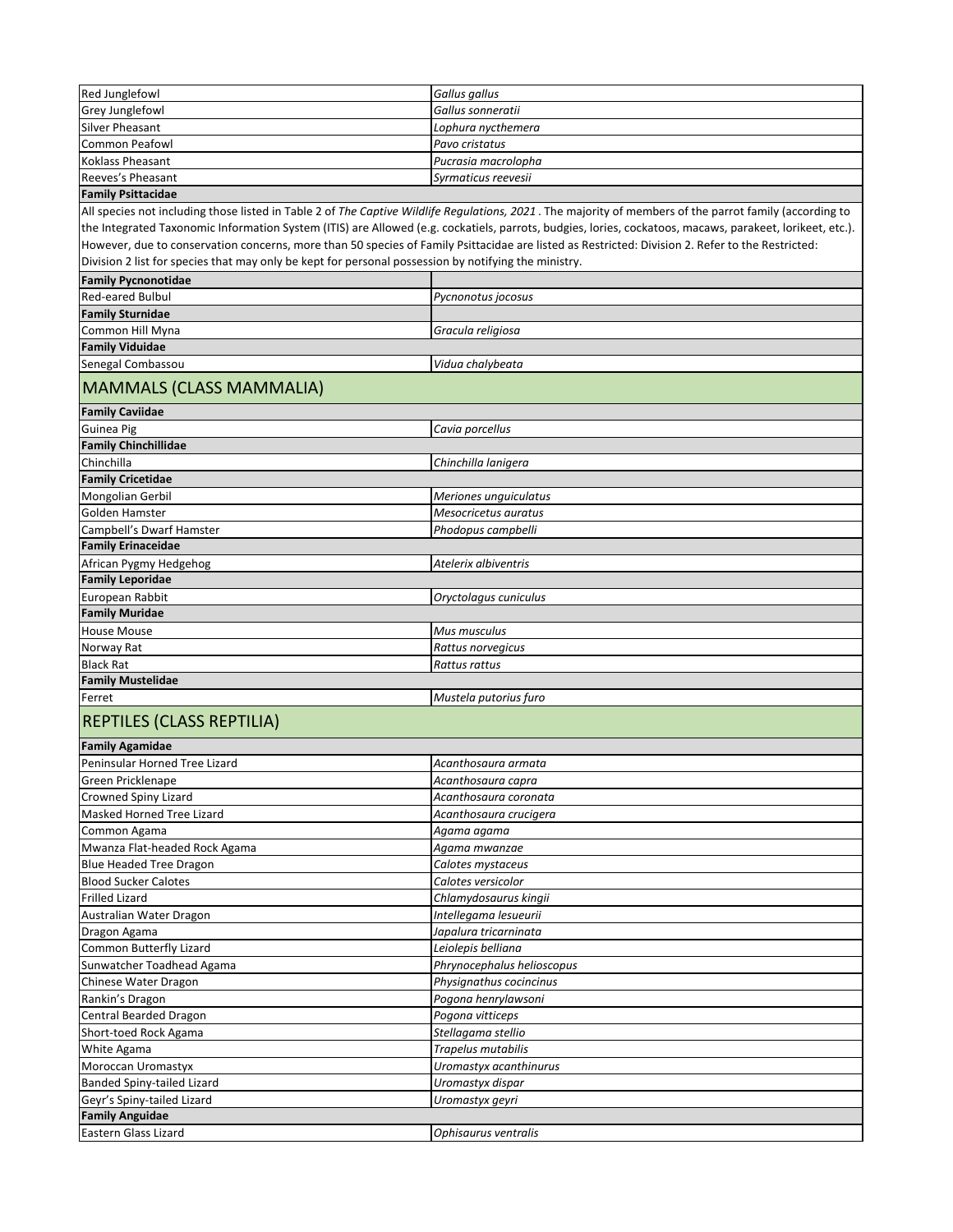| <b>Family Aniliidae</b>             |                                                            |
|-------------------------------------|------------------------------------------------------------|
| <b>False Coral Snake</b>            | Anilius scytale                                            |
| <b>Family Boidae</b>                |                                                            |
| Kenyan Sand Boa                     | Eryx colubrinus                                            |
| Rough-scaled Sand Boa               | Eryx conicus                                               |
| Red Sand Boa                        | Eryx johnii                                                |
| Rosy Boa                            | Lichanura trivirgata                                       |
| <b>Family Carphodactylidae</b>      |                                                            |
| <b>Thick-tailed Gecko</b>           | Underwoodisaurus milii                                     |
| <b>Family Chamaeleonidae</b>        |                                                            |
| Veiled Chameleon                    | Chamaeleo calyptratus                                      |
| Carpet Chameleon                    | Furcifer lateralis                                         |
| Malagasy Giant Chameleon            | Furcifer oustaleti                                         |
| Panther Chameleon                   | Furcifer pardalis                                          |
| Spiny Chameleon                     | Furcifer verrucosus                                        |
| West Usambara Two-horned Chameleon  | Kinyongia multituberculata                                 |
| Bearded Pygmy Chameleon             | Rieppeleon brachyurus                                      |
| Kenya Pygmy Chameleon               | Rieppeleon kerstenii                                       |
| Side-striped Chameleon              | Trioceros bitaeniatus                                      |
| Jackson's Chameleon                 | Trioceros jacksonii                                        |
| Coarse Chameleon                    | Trioceros rudis                                            |
| <b>Family Colubridae</b>            |                                                            |
| Vine Snake                          | Aheatulla nasuta                                           |
| <b>Radiated Rat Snake</b>           | Coelognathus radiatus                                      |
| Japanese Rat Snake                  | Elaphe climacophora                                        |
| Siberian Rat Snake                  | Elaphe schrenckii                                          |
| Honduran Milk Snake                 | Lampropeltis abnorma                                       |
| California Kingsnake                | Lampropeltis californiae                                   |
| Prairie Kingsnake                   | Lampropeltis calligaster                                   |
| Scarlet Kingsnake                   | Lampropeltis elapsoides                                    |
| Florida Kingsnake                   | Lampropeltis getula                                        |
| Speckled Kingsnake                  | Lampropeltis holbrooki                                     |
| Mexican Kingsnake                   | Lampropeltis mexicana                                      |
| <b>Black Milksnake</b>              | Lampropeltis micropholis                                   |
| Atlantic Central American Milksnake | Lampropeltis polyzona                                      |
| Desert Kingsnake                    | Lampropeltis splendida                                     |
| Eastern Milk Snake                  | Lampropeltis triangulum                                    |
| Rough Green Snake                   | Opheodrys aestivus                                         |
| <b>Black-banded Trinket Snake</b>   | Oreocryptophis porphyraceus pulchra                        |
| Baird's Rat Snake                   | Pantherophis bairdi                                        |
| <b>Great Plains Rat Snake</b>       | Pantherophis emoryi                                        |
| Corn Snake                          | Pantherophis guttatus                                      |
| <b>Black Rat Snake</b>              | Pantherophis obsoletus                                     |
| Sonoran Gopher Snake                | Pituophis catenifer affinis                                |
| San Diego Gopher Snake              | Pituophis catenifer annectens                              |
| Pacific Gopher Snake                | Pituophis catenifer catenifer                              |
| <b>Eastern Pine Snake</b>           | Pituophis melanoleucus                                     |
| Baja Gopher Snake                   | Pituophis vertebralis                                      |
| Diadem Snake                        | Spalerosophis diadema                                      |
| <b>Checkered Garter Snake</b>       | Thamnophis marcianus                                       |
| Tri-Color Hognose Snake             | Xenodon pulcher                                            |
| <b>Family Cordylidae</b>            |                                                            |
| East African Spiny-tailed Lizard    | Cordylus tropidosternum                                    |
| Armadillo Lizard                    | Ouroborus cataphractus                                     |
|                                     |                                                            |
| Common Flat Lizard                  | Platysaurus intermedius                                    |
| <b>Family Corytophanidae</b>        |                                                            |
| Common Basilisk                     | Basiliscus basiliscus                                      |
| Green Basilisk                      | <b>Basiliscus plumifrons</b><br><b>Basiliscus vittatus</b> |
| <b>Brown Basilisk</b>               |                                                            |
| Helmeted Iguana                     | Corytophanes cristatus                                     |
| Eastern Casquehead Iguana           | Laemanctus longipes deborrei                               |
| <b>Family Crotaphytidae</b>         |                                                            |
| <b>Collared Lizard</b>              | Crotaphytus collaris                                       |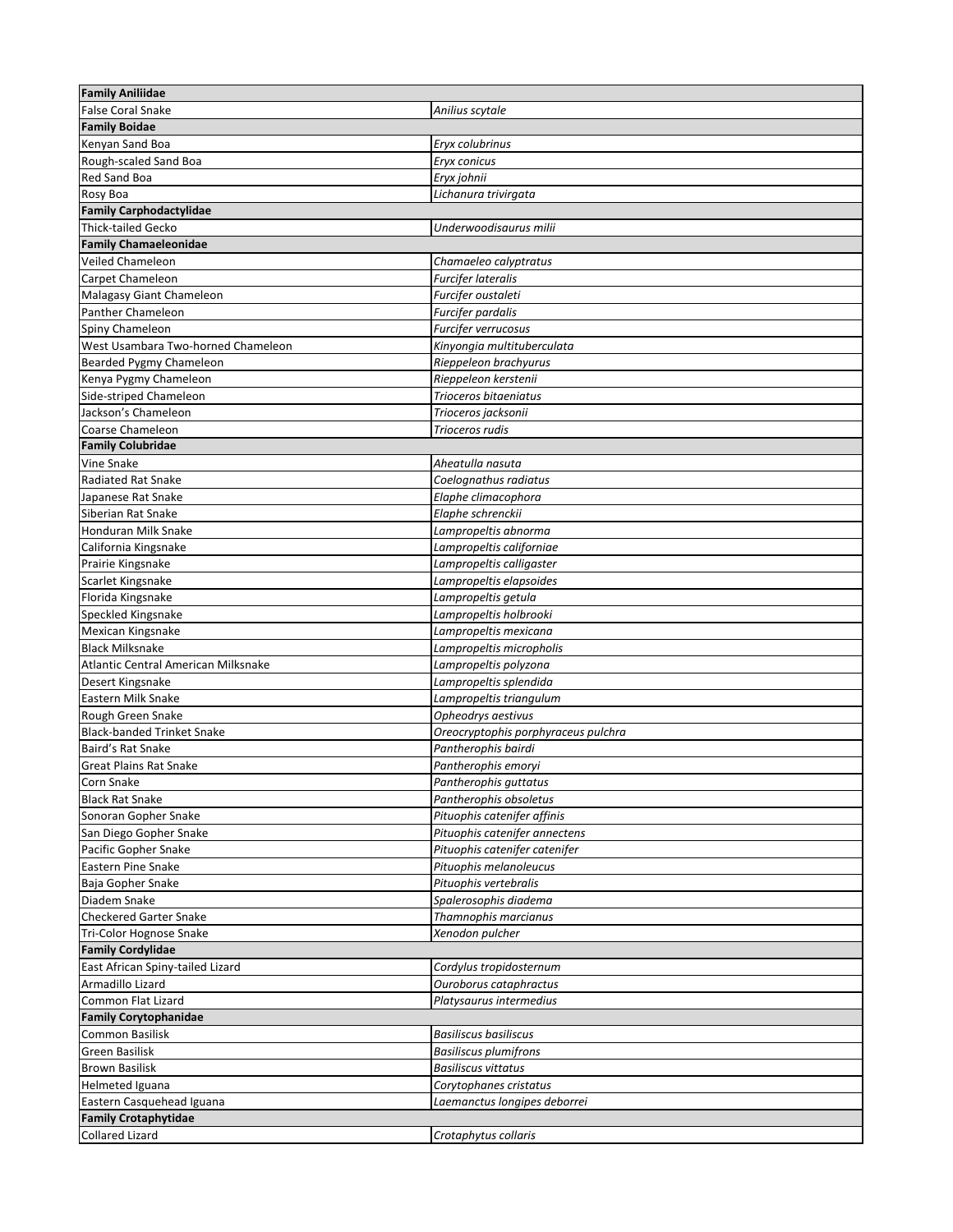| Eastern Collared lizard             | Crotaphytus insularis                     |
|-------------------------------------|-------------------------------------------|
| Blunt-nosed Leopard Lizard          | Gambelia sila                             |
| <b>Family Dactyloidae</b>           |                                           |
| <b>Bronze Anole</b>                 | Anolis aeneus                             |
| Green Anole                         | Anolis carolinensis                       |
| Large-headed Anole                  | Anolis cybotes                            |
| Knight Anole                        | Anolis equestris                          |
| no common name                      | Anolis lemniscatus                        |
| Martinique's Anole                  | Anolis roquet                             |
| <b>Brown Anole</b>                  | Anolis sagrei                             |
| <b>Family Diplodactylidae</b>       |                                           |
| New Caledonian Gecko                | Rhacodactylus auriculatus                 |
| Mossy New Caledonian Gecko          | Rhacodactylus chahoua                     |
| <b>Crested Gecko</b>                | Rhacodactylus ciliatus                    |
| New Caledonian Giant Gecko          | Rhacodactylus leachianus                  |
| Sarasin's Giant Gecko               | Rhacodactylus sarasinorum                 |
| Rough-snouted Giant Gecko           | Rhacodactylus trachyrhynchus              |
| Spiny Tail Gecko                    | Strophurus ciliaris                       |
| <b>Family Emydidae</b>              |                                           |
| Common Box Turtle                   | Terrapene carolina                        |
| <b>Family Eublepharidae</b>         |                                           |
| Central American Banded Gecko       | Coleonyx mitratus                         |
| Western Banded Gecko                | Coleonyx variegatus                       |
| Leopard Gecko                       | Eublepharis macularius                    |
| African Fat-tail Gecko              | Hemitheconyx caudicinctus                 |
| <b>Family Gekkonidae</b>            |                                           |
| Bibron's Gecko                      |                                           |
| <b>Banded Bent-toed Gecko</b>       | Chondrodactylus turneri                   |
| Golden Gecko                        | Cyrtodactylus pulchellus<br>Gekko badenii |
|                                     |                                           |
| <b>Tokay Gecko</b>                  | Gekko gecko                               |
| Spotted House Gecko                 | Gekko monarchus                           |
| Lined Gecko                         | Gekko vittatus                            |
| Brook's House Gecko                 | Hemidactylus brookii                      |
| Common House Gecko                  | Hemidactylus frenatus                     |
| <b>Tropical House Gecko</b>         | Hemidactylus mabouia                      |
| Mediterranean Turkish Gecko         | Hemidactylus turcicus                     |
| Yellow-headed Dwarf Gecko           | Lygodactylus luteopicturatus              |
| Madagascar Spiny Gecko              | Paroedura bastardi                        |
| Madagascan Ground Gecko             | Paroedura picta                           |
| Abbott's Day Gecko                  | Phelsuma abbotti                          |
| Barbour's Day Gecko                 | Phelsuma barbouri                         |
| Phelsuma breviceps                  | Phelsuma breviceps                        |
| <b>Blue-tailed Day Gecko</b>        | Phelsuma cepediana                        |
| Dull Day Gecko                      | Phelsuma dubia                            |
| Madagascar Giant Day Gecko          | Phelsuma grandis                          |
| Mauritius Lowland Forest Day Gecko  | Phelsuma guimbeaui                        |
| Yellow-headed Day Gecko             | Phelsuma klemmeri                         |
| Gold Dust Day Gecko                 | Phelsuma laticauda                        |
| Lined Day Gecko                     | Phelsuma lineata                          |
| Madagascar Day Gecko                | Phelsuma madagascariensis                 |
| Modest Day Gecko                    | Phelsuma modesta                          |
| <b>Thicktail Day Gecko</b>          | Phelsuma mutabilis                        |
| <b>Island Day Gecko</b>             | Phelsuma nigristriata                     |
| Mauritius Ornate Day Gecko          | Phelsuma ornata                           |
| Peacock Day Gecko                   | Phelsuma quadriocellata                   |
| Robert Mertens' Day Gecko           | Phelsuma robertmertensi                   |
| Standing's Day Gecko                | Phelsuma standingi                        |
| Indian Day Gecko                    | Phelsuma v-nigra                          |
| Kuhl's Flying Gecko                 | Ptychozoon kuhli                          |
| Middle Eastern Short-fingered Gecko | Stenodactylus doriae                      |
| Giant Egyptian Sand Gecko           | Stenodactylus petrii                      |
| Sand-eye Gecko                      | Stenodactylus sthenodactylus              |
| Algerian Sand Gecko                 | Tropiocolotes steudneri                   |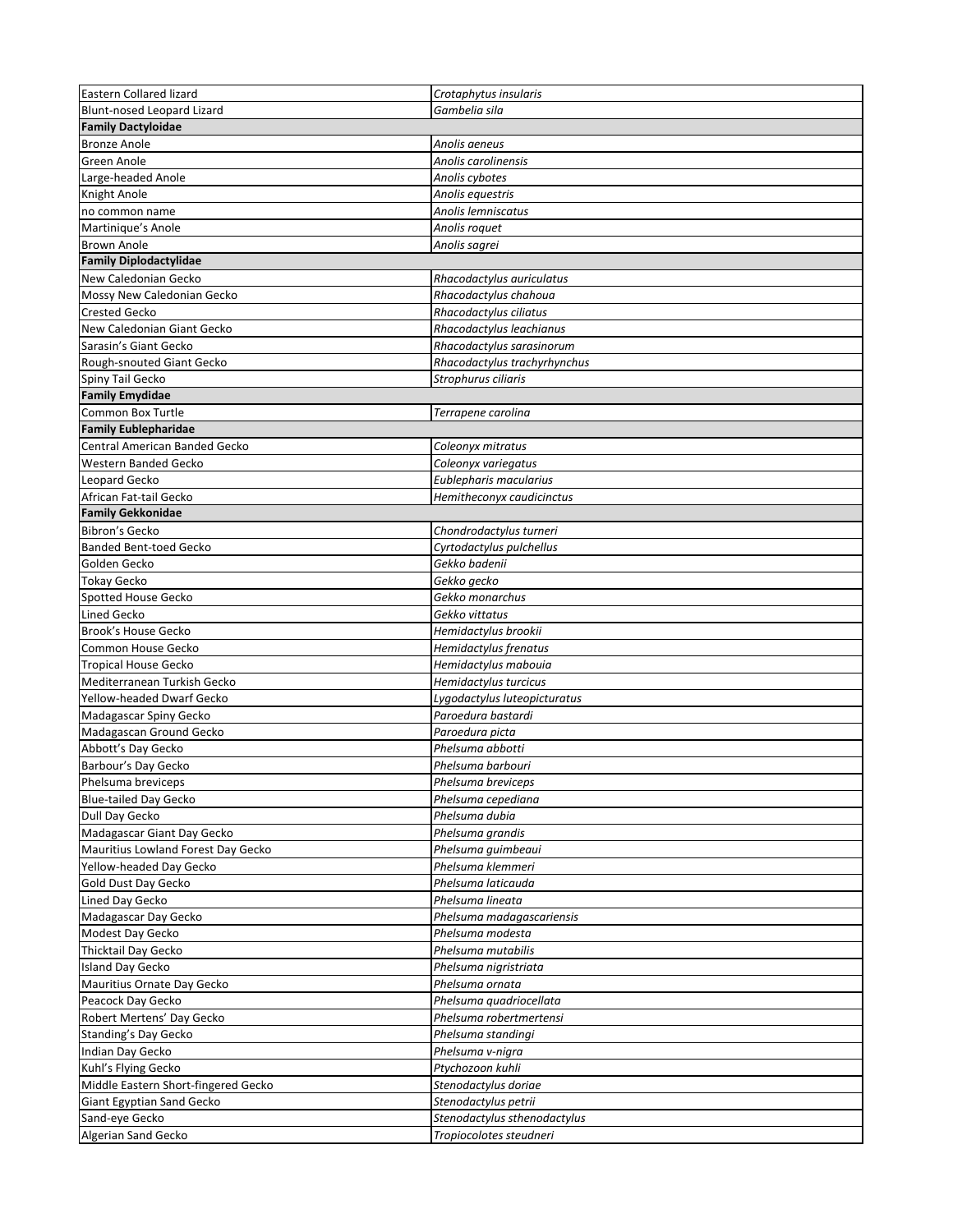| Common Flat-tail Gecko                            | Uroplatus fimbriatus             |  |
|---------------------------------------------------|----------------------------------|--|
| Lined Leaf-tail Gecko                             | Uroplatus lineatus               |  |
| Fantastic Leaf-tail Gecko                         | Uroplatus phantasticus           |  |
| Mossy Leaf-tail Gecko                             | Uroplatus sikorae                |  |
| <b>Family Gerrhosauridae</b>                      |                                  |  |
| <b>Sudan Plated Lizard</b>                        | Broadleysaurus major             |  |
| Yellow-throated Plated Lizard                     | Gerrhosaurus flavigularis        |  |
| Madagascar Keeled Cordylid                        | Tracheloptychus madagascariensis |  |
| <b>Family Iguanidae</b>                           |                                  |  |
| Western Spiny-tailed Iguana                       | Ctenosaura pectinate             |  |
| Common Iguana (if ≥ 60 cm)                        | Iguana iguana                    |  |
| Western Fence Lizard                              | Sceloporus occidentalis          |  |
| <b>Emerald Spiny Lizard</b>                       | Sceloporus taeniocnemis          |  |
| <b>Family Lacertidae</b>                          |                                  |  |
| Bosc's Fringe-toed Lizard                         | Acanthodactylus boskianus        |  |
| Long-tailed Grass Lizard                          | Takydromus sexlineatus           |  |
| <b>Family Lamprophiidae</b>                       |                                  |  |
| <b>Brown House Snake</b>                          | Boaedon capensis                 |  |
| Abyssinian House Snake                            | Lamprophis abyssinicus           |  |
| Aurora House Snake                                | Lamprophis aurora                |  |
| Ethiopian House Snake                             | Lamprophis erlangeri             |  |
| Fisk's House Snake                                | Lamprophis fiskii                |  |
| Yellow-bellied House Snake                        | Lamprophis fuscus                |  |
| <b>Spotted House Snake</b>                        | Lamprophis guttatus              |  |
| Mole Snake                                        | Pseudaspis cana                  |  |
| <b>Family Leiocephalidae</b>                      |                                  |  |
| Northern Curly-tailed Lizard                      | Leiocephalus carinatus           |  |
| Hispaniolan Masked Curly-tailed Lizard            | Leiocephalus personatus          |  |
| <b>Family Opluridae</b>                           |                                  |  |
| Madagascar Iguana                                 | Chalarodon madagascariensis      |  |
| Malagasy Iguana                                   | Oplurus cyclurus                 |  |
| <b>Family Phyllodactylidae</b>                    |                                  |  |
| Yellow Fan-fingered Gecko                         | Ptyodactylus hasselquistii       |  |
| White-spotted Gecko                               | Tarentola annularis              |  |
| Crocodile Gecko                                   | Tarentola mauritanica            |  |
|                                                   |                                  |  |
|                                                   |                                  |  |
| <b>Family Pythonidae</b>                          |                                  |  |
| Children's Python                                 | Antaresia children               |  |
| Spotted Python                                    | Antaresia maculosa               |  |
| <b>Black-headed Python</b>                        | Aspidites melanocephalus         |  |
| Woma Python                                       | Aspidites ramsayi                |  |
| Darwin Carpet Python                              | Morelia spilota variegata        |  |
| Jungle Carpet Python                              | Morelia spilota variegata        |  |
| Green Tree Python                                 | Morelia viridis                  |  |
| <b>Ball Python</b>                                | Python regius                    |  |
| <b>Family Scinidae</b>                            |                                  |  |
| <b>Ocellated Skink</b>                            | Chalcides ocellatus              |  |
| Wedge-snouted Skink                               | Chalcides sepsoides              |  |
| Pink-tongued Skink                                | Cyclodomorphus gerrardii         |  |
| Southeastern Five-lined Skink                     | Eumeces inexpectus               |  |
| Berber Skink                                      | Eumeces schneideri               |  |
| <b>Broad-Headed Skink</b>                         | Eumeces skiltonianus             |  |
| Common Sun Skink                                  | Mabuya multifasciata             |  |
| <b>Fire Skink</b>                                 | Mochlus fernandi                 |  |
| Sandfish Skink                                    | Scincus scincus                  |  |
| Giant Bluetongue Skink                            | Tiliqua gigas                    |  |
| Shingleback Skink                                 | Tiliqua rugos                    |  |
| <b>Blue-tongued Skink</b>                         | Tiliqua scincoides               |  |
| Gold-spotted Mabuya                               | Trachylepis aureopunctata        |  |
| Two-coloured Skink                                | Trachylepis dichroma             |  |
| Red-sided Skink                                   | Trachylepis homalocephala        |  |
| Rainbow Skink                                     | Trachylepis quinquetaeniata      |  |
| Red-eyed Crocodile Skink<br><b>Family Teiidae</b> | Tribolonotus gracilis            |  |